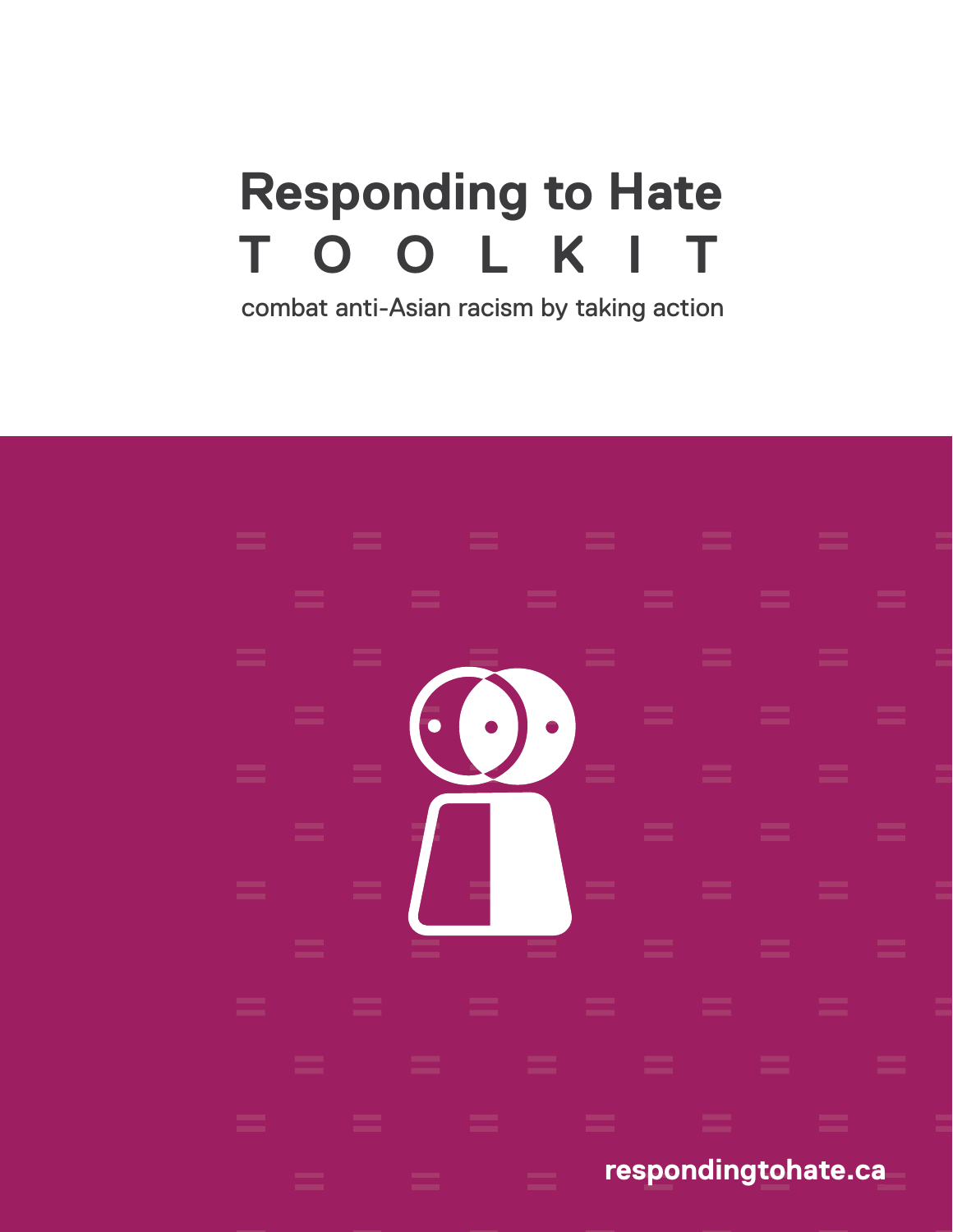# earn a

## Key terms hate and discrimination explained

As a result of the COVID-19 pandemic, Asian Canadians have been the subject of racist assaults and bigoted taunts. This Guide\* sets out your rights and resources when you are the victim of or a witness to racist incidents.

This Guide provides information so that you can understand and respond to three kinds of hate: Hate Crimes, Hate Incidents and Acts of Discrimination.

### Hate Crimes

Are hate-motivated criminal acts that are offences under the Criminal Code, such as Assaults (Section 265), Uttering Threats (Section 264.1(1)), Criminal Harassment (Section 264(1)) and "hate speech" (Section 319 (1) & (2)). Hate crimes are crimes committed for hateful reasons. Consequently, they are punished more severely by the Courts. They involve two elements:

- An underlying crime (e.g. murder, assault, threats, vandalism, arson) and
- The crime is committed in part because of race, national or ethnic origin, colour, religion, sex, sexual orientation, age or mental or physical disability.

#### Hate Incidents

Are non-criminal acts that occur when the person uses bigoted, biased or prejudiced language (spoken, or written, online or in-person) or takes other actions that are based on race, national or ethnic origin, colour, religion, sex, etc.

### Acts of Discrimination

Are violations of human rights codes – these are acts of unfair treatment in services, goods, facilities, accommodation, contracts, employment, vocational associations (e.g. transit, the workplace, public accommodations, restaurants, hotels, theatres, stores, housing, schools or universities etc.), because of race, national or ethnic origin, colour, religion, sex, sexual orientation, age or mental or physical disability.

This form of Discrimination is not criminal but a violation of the federal or provincial human rights laws.

\_\_\_\_\_\_\_\_\_\_\_\_\_\_\_\_\_\_\_\_\_\_\_\_\_\_\_\_\_\_\_\_\_\_\_\_\_\_\_\_\_\_\_\_\_\_\_\_\_\_\_\_\_\_\_\_\_\_\_\_\_\_\_\_\_\_\_\_\_\_\_\_ \* This guide was prepared by Maryka Omatsu in collaboration with Gary Yee, Avvy Go, Gerald Chan and Juanita Westmoreland.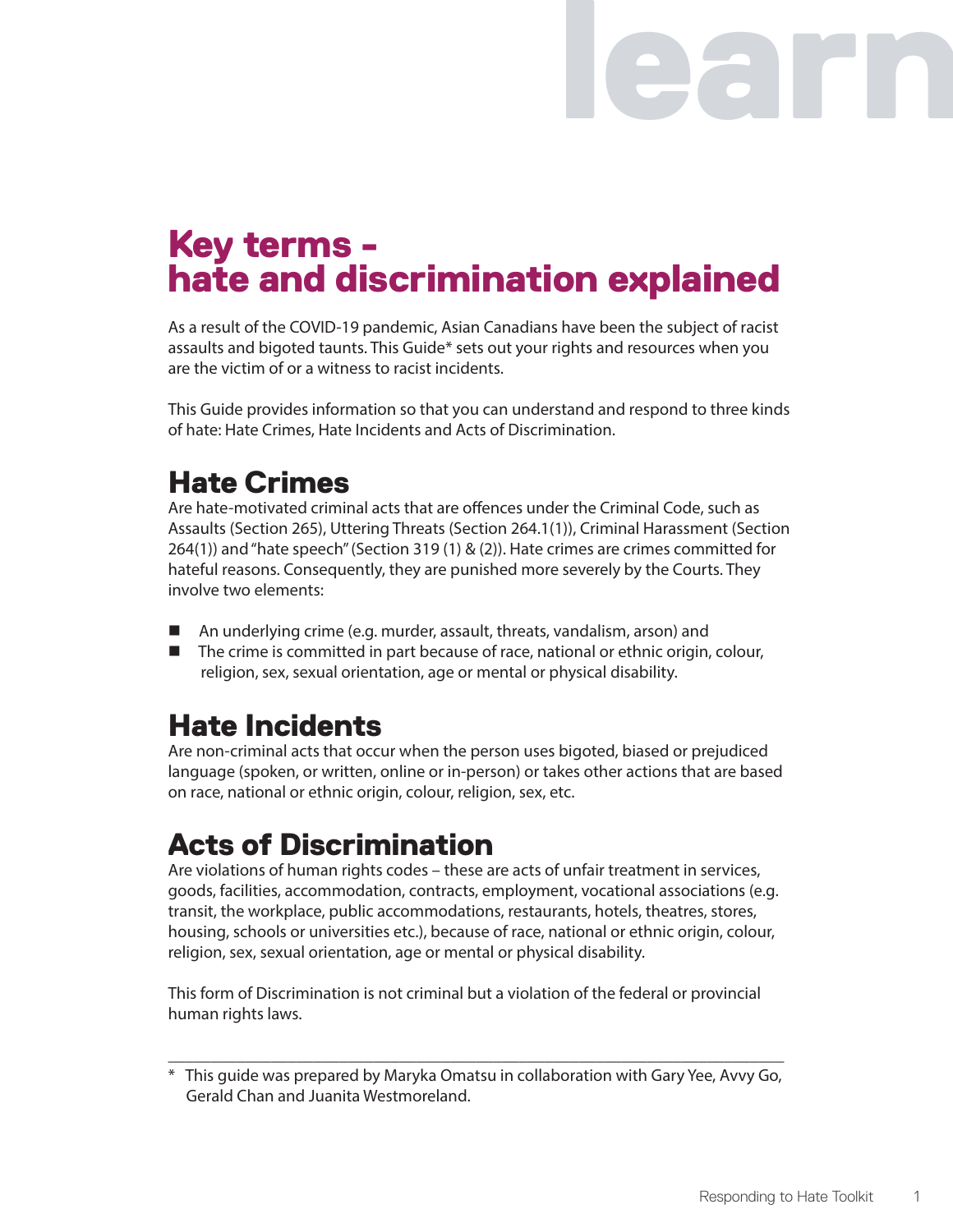

## What to do if you experience or witness acts of hate or bias

### Hate Crimes

- Get medical help and if you feel comfortable, report the incident to the police.
- Retain evidence (photos, videos) and contact information of witnesses
- $\blacksquare$  Report to community organizations
- $\blacksquare$  Support the victim(s)

#### Hate Incidents

- If you think your safety is at risk, get help and consider calling the police.
- $\blacksquare$  Report cyber incidents to the platforms on which they occur.
- Report to community organizations.
- Support the victim(s)

## Acts of Discrimination

- Report to government anti-discrimination agencies.
- Report to government human rights commissions.
- Report to community organizations.
- $\blacksquare$  Support the victim(s)

act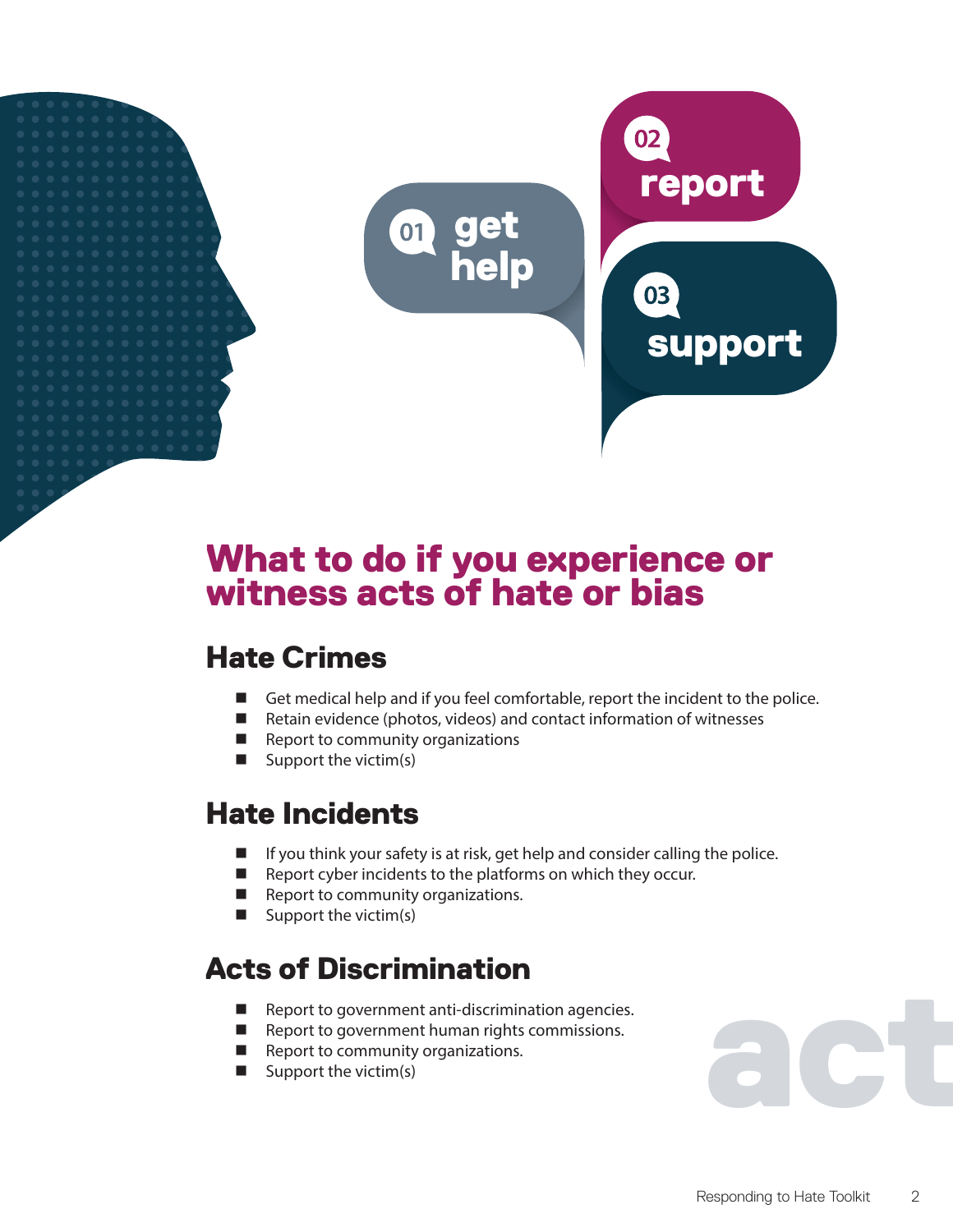## Resources: List of Organizations

#### **Advocacy**

- Human Rights Legal Support Centre: <https://www.hrlsc.on.ca/en/home>
- Canadian Civil Liberties Association: [ccla.org](https://ccla.org/)
- British Columbia Civil Liberties Association: <https://bccla.org/>
- Chinese and Southeast Asian Legal Clinic: <https://csalc.ca/>
- Korean Legal Clinic: koreanlegalclinic.ca/#about

#### Human rights commissions

#### Federal

• Canada Human Rights Commission: [chrc-ccdp.gc.ca](https://www.chrc-ccdp.gc.ca/index.html)

#### Provincial/Territorial

- Ontario Human Rights Commission: [ohrc.on.ca](www.ohrc.on.ca)
- Québec Commission de Droits de la Personne et des Droits de la Jeunesse: [cdpdj.qc.ca](https://www.cdpdj.qc.ca/)
- The Manitoba Human Rights Commission: **[manitobahumanrights.ca](http://www.manitobahumanrights.ca/)**
- Saskatchewan Human Rights Commission: [saskatchewanhumanrights.ca](https://saskatchewanhumanrights.ca/)
- Alberta Human Rights Commission: [www.albertahumanrights.ab.ca](http://www.albertahumanrights.ab.ca)
- British Columbia: Office of the Human Rights Commissioner: **[bchumanrights.ca](https://bchumanrights.ca/)**
- New Brunswick Human Rights Commission:
- <https://www2.gnb.ca/content/gnb/en/departments/nbhrc.html>
- Nova Scotia Human Rights Commission: [humanrights.novascotia.ca](https://humanrights.novascotia.ca/)
- Prince Edward Island Human Rights Commission: [gov.pe.ca/humanrights](http://www.gov.pe.ca/humanrights/)
- Newfoundland and Labrador Human Rights Commission: [thinkhumanrights.ca](https://thinkhumanrights.ca/)
- Yukon Human Rights Commission: [yukonhumanrights.ca](https://yukonhumanrights.ca/)
- Northwest Territories Human Rights Commission: [nwthumanrights.ca](http://www.nwthumanrights.ca/)

#### Human rights tribunals

#### Federal

• Canadian Human Rights Tribunal: [chrt-tcdp.gc.ca](https://chrt-tcdp.gc.ca/)

#### Provincial/Territorial

- Human Rights Tribunal of Ontario: sito.gov.on.ca/hrto
- The Human Rights Tribunal of Quebec: [tribunaux.qc.ca](http://www.tribunaux.qc.ca/)
- British Columbia Human Rights Tribunal: [bchrt.bc.ca](http://www.bchrt.bc.ca/)
- Nunavut Human Rights Tribunal: nhrt.ca